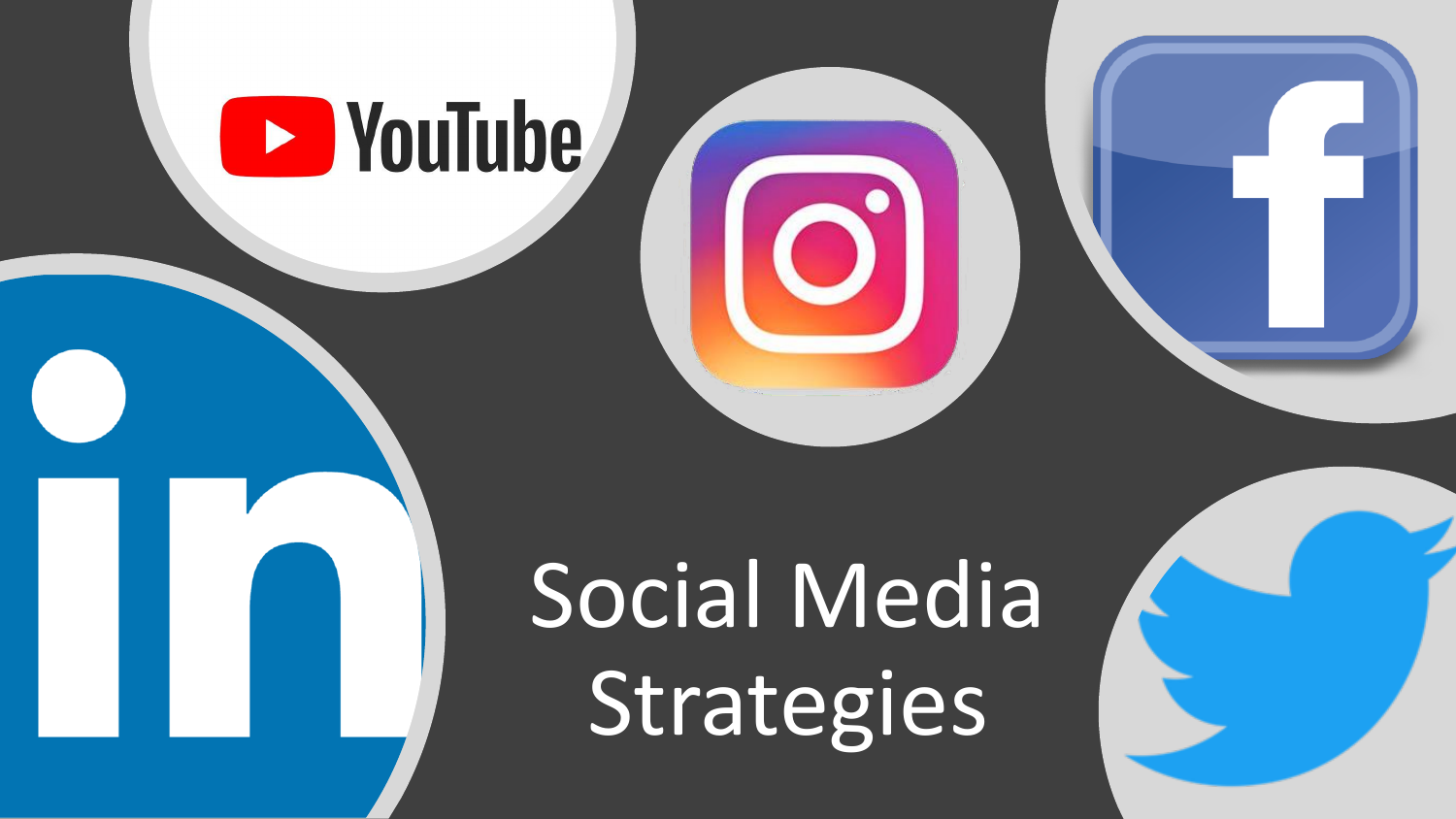

### Facebook

421 Followers

• Facebook posts 4 to 6 times a month- includes Spring Newsletter, Annual Events and helpful Industry Podcast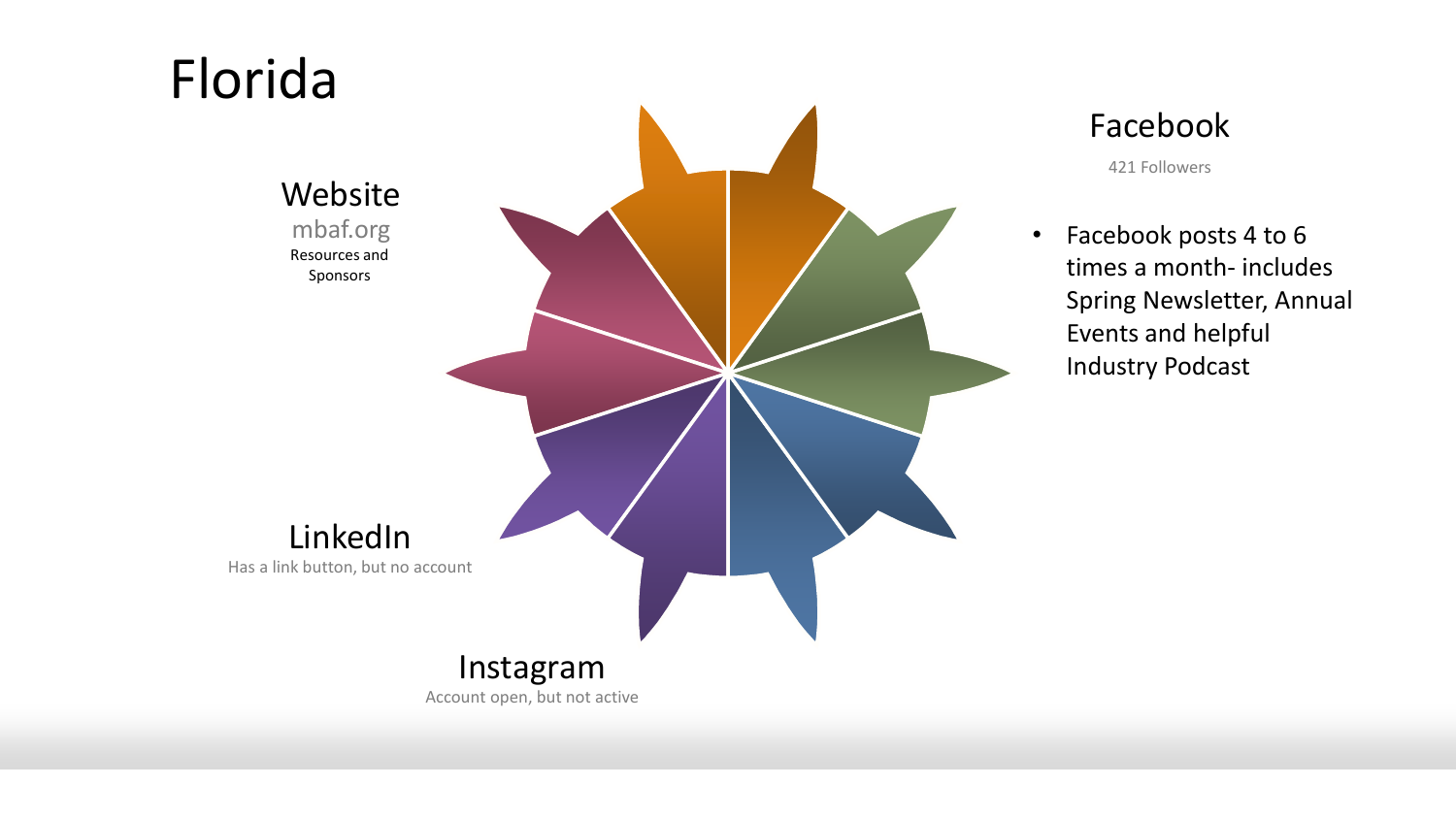### Tennessee

### Website

#### [Tennessee Mortgage Bankers](https://www.tnmba.org/)  Association (tnmba.org) Slideshow featuring photos of members at events

- Chapter of the Year (out of 5) & Member of the Year
	- Day of the Hill
	- NMBA Play Day
- TNMBA's Inclusion and Diversity Taskforce
	- MBA Installations
	- NMBA Awards Banquet



### Facebook **466 followers**

- LinkedIn has approximately 1 post per month with content including content from their Advocate Partners, current events, and CE Courses hosted by the Association. An additional feature I really enjoyed was "Meet the Future Leaders Class of 2021 -2022"
- Facebook has on average 3 posts per month, but some months had 12 while slower months had 1. There are more posts in the busy legislative months and graduation months.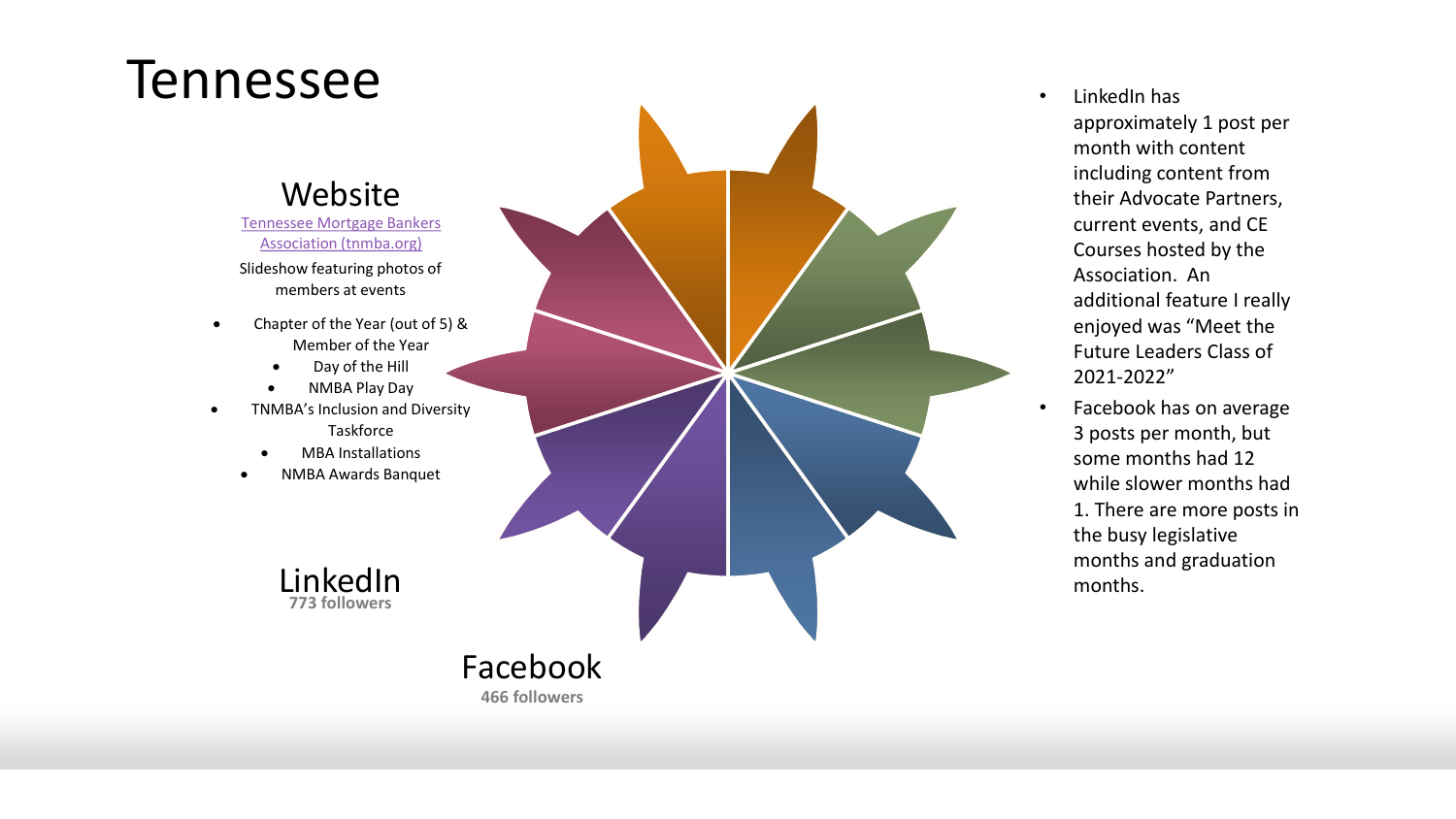## Missouri



- Facebook and website are main forms for posting info
- Post around 5 times a week on Facebook
- Types of posts include
	- Upcoming events
	- Happy National Teachers day
	- Quotes
	- Benefits of being a member
	- Articles that have to do with housing market and costs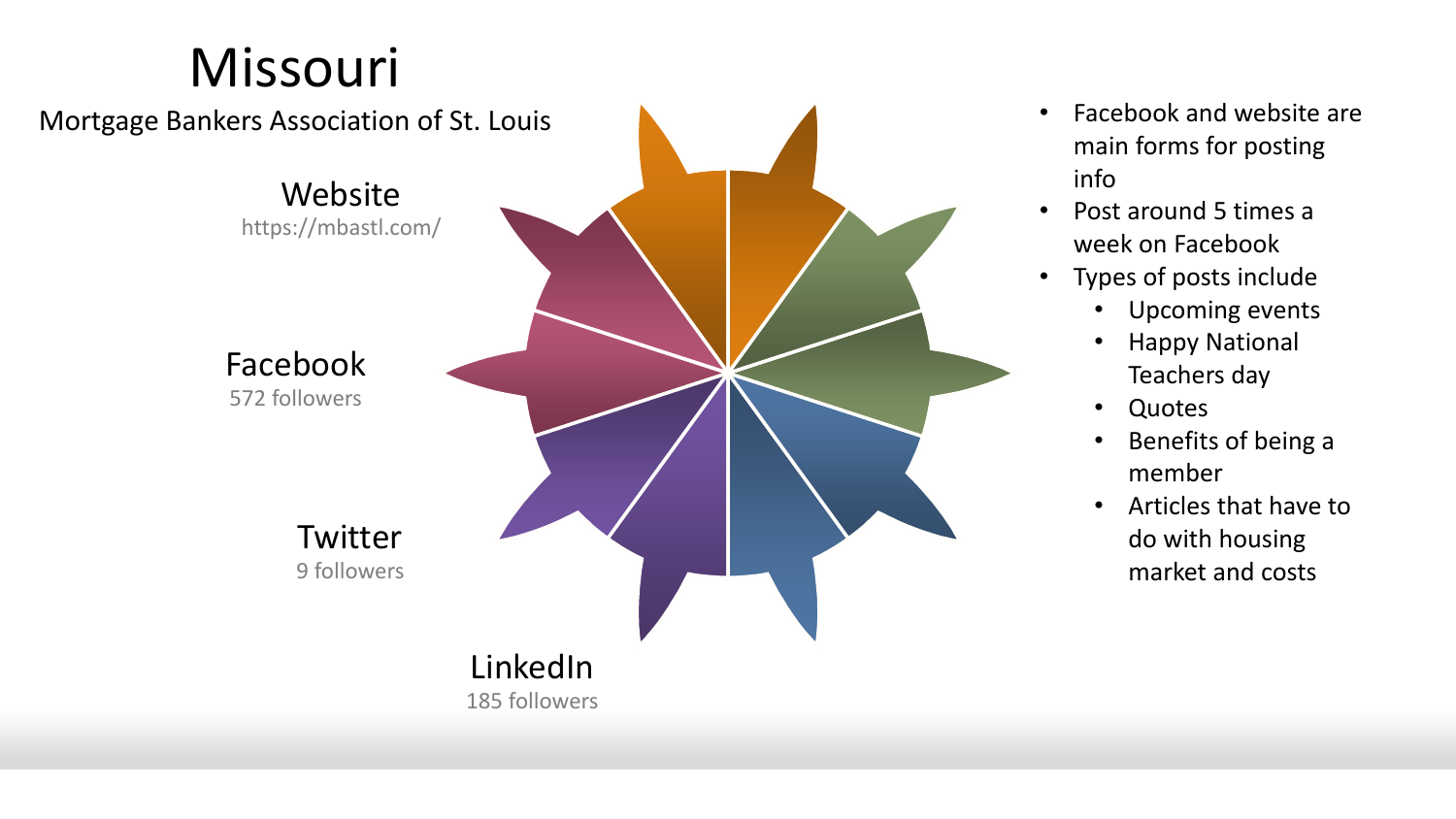### Texas

Houston Mortgage Bankers Association

> Website https://houston-mba.com/

> > Facebook 594 followers

> > > Instagram 202 followers

### LinkedIn 499 followers

Other Texas Mortgage Bankers Associations

- Austin Mortgage Bankers Association
- Dallas Mortgage Bankers Association
- El Paso Mortgage Bankers
- Fort Worth Mortgage Bankers Association
- Texas Mortgage Bankers San Antonio

Houston is most active for Texas

- When they post it is on all platforms
- Post about 5 times a month
- Types of posts include
	- Upcoming events
	- Golf outing
	- Pictures from events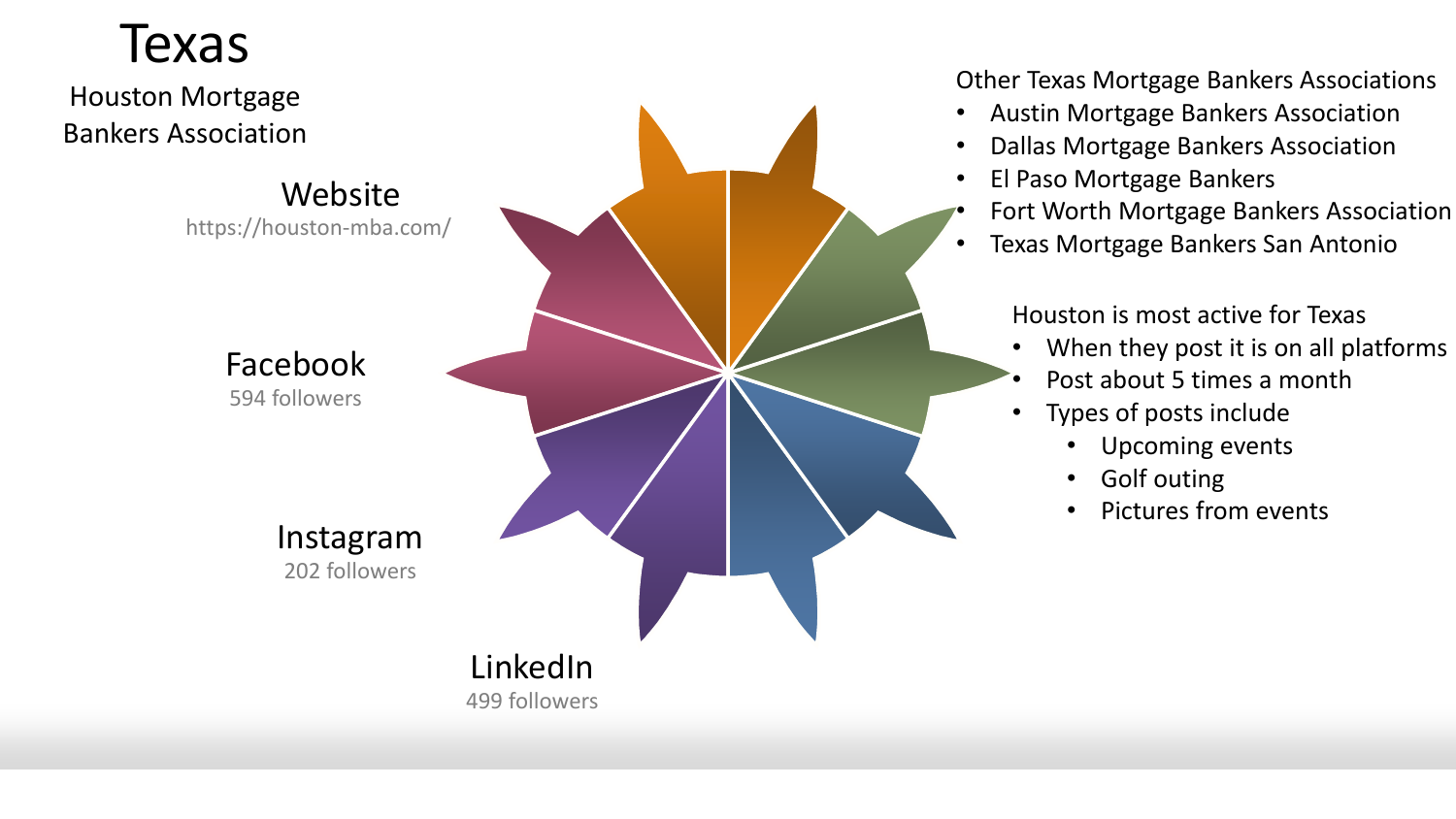

- Facebook has 5-10 posts a week. Posts include upcoming events, congrats on member achievements and trainings and webinars.
- YouTube averages 3 posts a month. Include webinars, Word from Board members and Future Leaders information.
- Twitter has on average 3 tweets a month. Holiday celebrations and Rate Report Articles.
- LinkedIn posts weekly updates for upcoming webinars, trainings and Future Leaders information.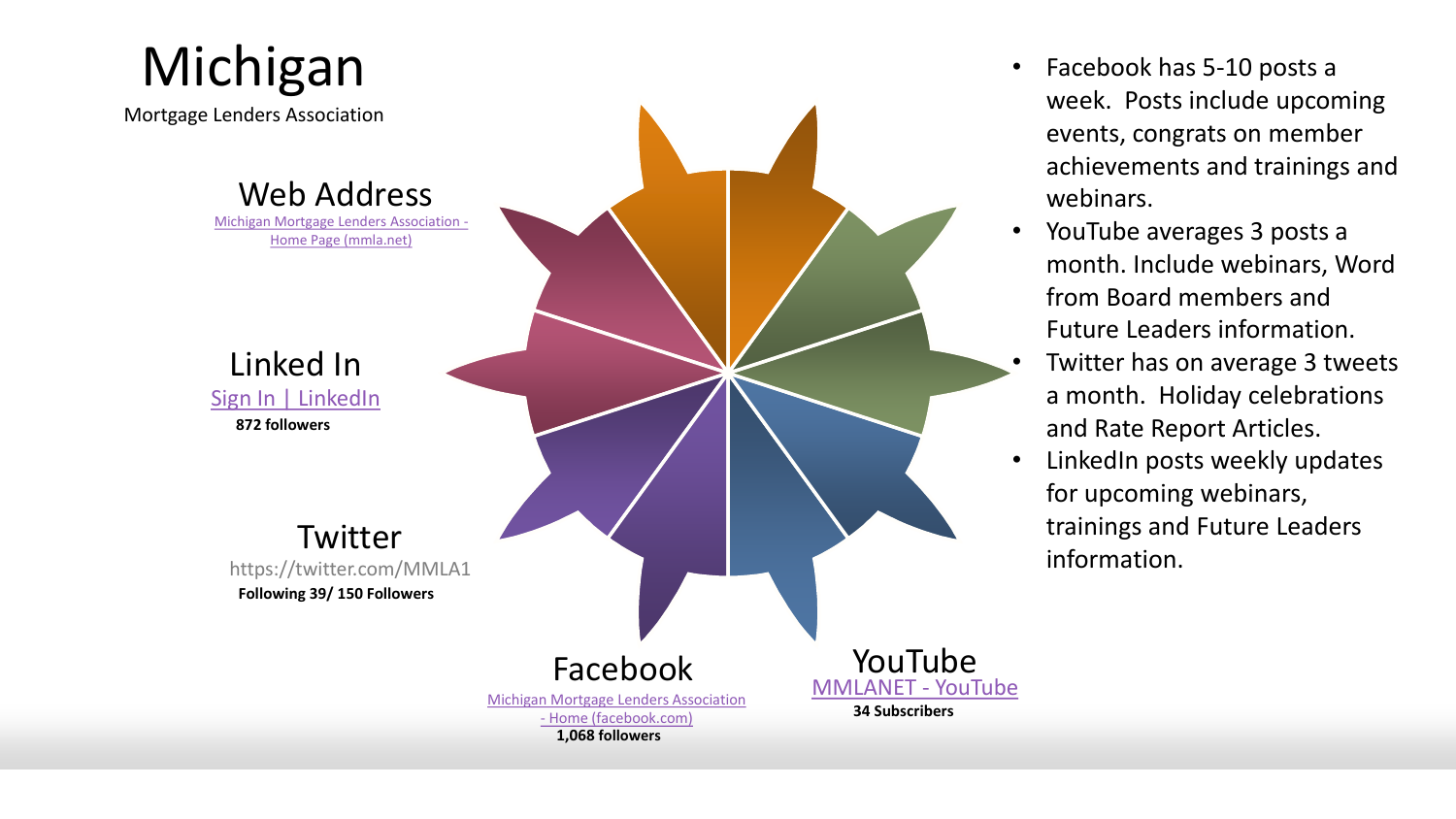# Washington

Mortgage Brokers Association

**Website** https://wa -mba.org/ Puget Sound and Spokane Chapters

Twitter http://www.twitter.com/wa\_mba **Account no longer active**

Facebook https://www.facebook.com/wa.mb.assn **451 followers**

### LinkedIn **https://www.linkedin.com/groups?gid=9 4246&trk=hb\_side\_g**

- Facebook has an average of 3 posts a month. They include upcoming events and webinars.
- Their twitter account link on their website takes you to an account that is no longer active.
- They do have a LinkedIn listed; however, I am not able to access the account through their link.
- They have two separate chapters. Both chapters also have their own website. Puget Sound chapter has an active blog with the last post being the Annual President's Message. Both list links to the MBA core courses for training.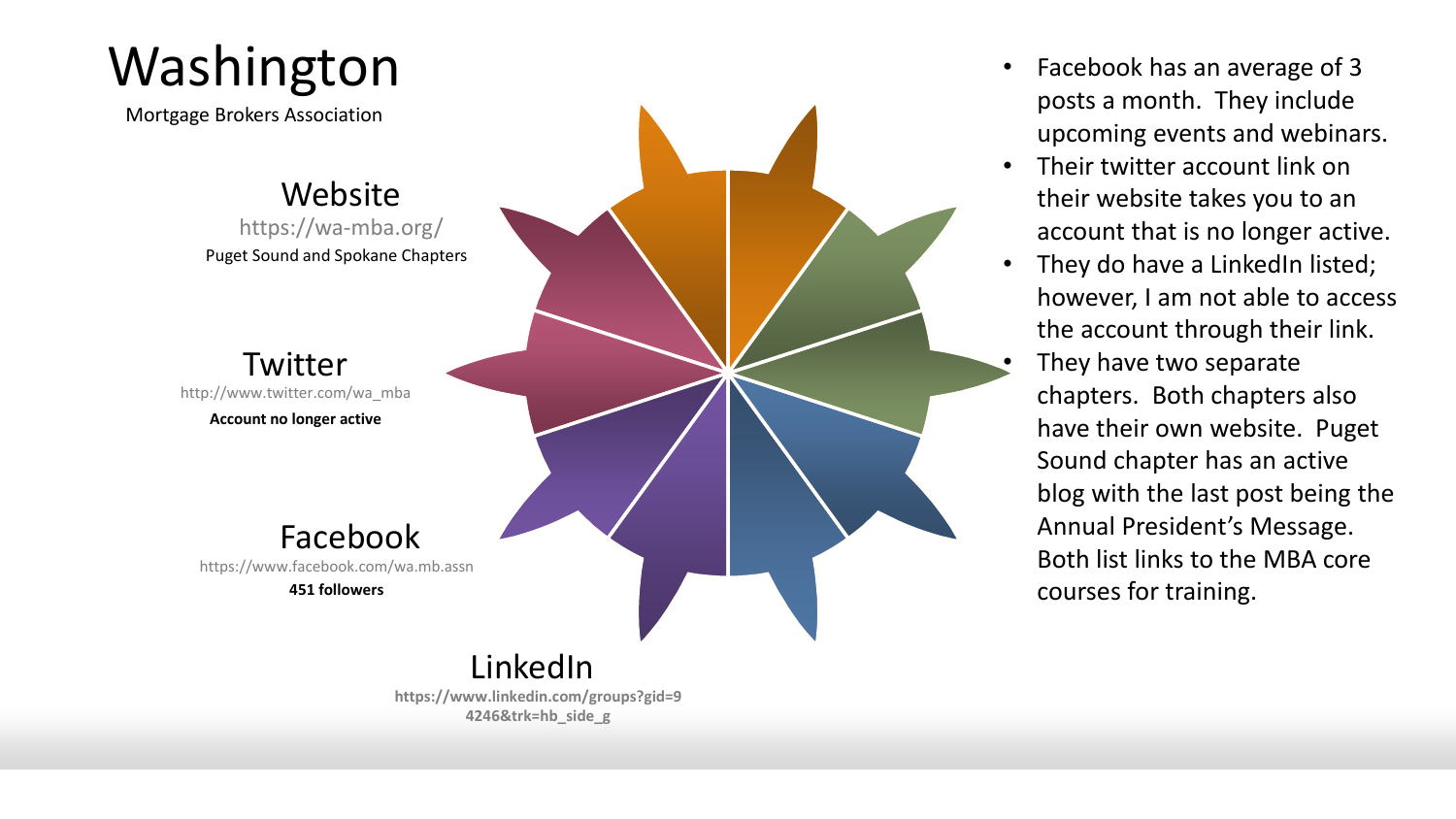### New York

**New York Mortgage Bankers Association**

Website: NYMBA – Your voice in [Albany and with the DFS](https://www.nymba.org/?_ga=2.86622481.824835170.1651673674-589166873.1647539458)

No other social media

**Mortgage Bankers Association of New York**

Website: Mortgage Bankers Association of New York | Just [another WordPress site \(mbany.org\)](https://www.mbany.org/)

Facebook 137 likes, last post 3/2022 back in person, post 11/2021 Holiday post

LinkedIn: 923 followers, repeated post about meeting for 2 weeks, holiday posts

> **Mid Hudson Valley Mortgage Bankers Association**

Website: [Home | mhvmba](https://www.mhvmba.org/?_ga=2.14273086.824835170.1651673674-589166873.1647539458)

Facebook: 187 likes, post 12/2021 diner pictures

#### **Buffalo Niagara Mortgage Bankers Association**

[Website: Buffalo Niagara Mortgage Bankers](https://bnmba.org/?_ga=2.39831850.824835170.1651673674-589166873.1647539458)  Association (bnmba.org) No other social media **Mortgage Bankers Association Greater Rochester** Website: Mortgage Bankers Association – Investing in [Communities \(mbarochester.com\)](https://mbarochester.com/)

Facebook: 389 likes, last post 12/2019

LinkedIn: could not find or pull up.

#### **Empire State Mortgage Bankers Association**

W[ebsite: Empire State Mortgage](https://esmba.org/?_ga=2.40247979.824835170.1651673674-589166873.1647539458) Bankers Association - Home (esmba.org)

Facebook: 58 likes, post 4/13 event, 10/2021 event

Twitter: 54 following, 9 followers, last post was 11/2017

LinkedIn: profile is not available

YouTube: 3 subscribers, post 10 months ago, event, year ago meeting posted

#### **Mortgage Bankers Association of Northeastern New York**

Website: page not working

Facebook: 31 likes, update profile picture 3/2016 and nothing more

**Central New York Mortgage Bankers Association**

Website: - [CNY Mortgage Bankers](http://www.cnymortgagebankers.com/)  Assoc.

Facebook: post 2018 update profile picture and nothing more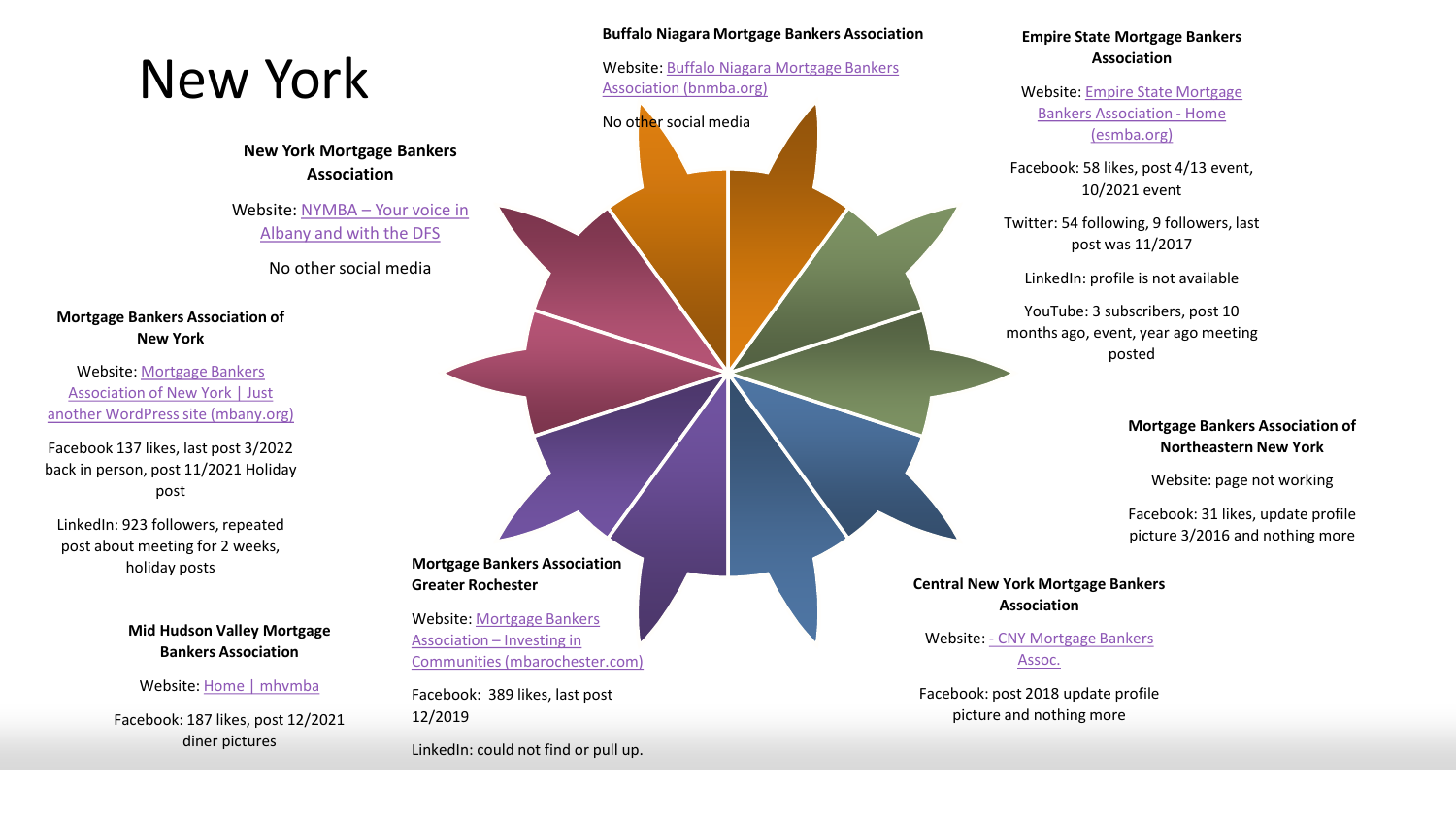## North Carolina

**Mortgage Bankers Association of the Carolinas** 

Webpage: Mortgage Bankers [Association of the Carolinas, Inc.](https://mbac.org/) (mbac.org)

Have FB and LinkedIn or you must create your own username and password to access

**Charlotte Regional Mortgage Lenders Association Inc.** 

#### Webpage: [Home -](https://crmla.org/) CRMLA

Blog: last posted Jan 2022, do not see any other platform being used other than website

#### **Mortgage Bankers Association of Fayetteville**

Webpage straight to Facebook: https://www.facebook.com/MBAFayetteville/

97 ppl like, posted 3/7, 2/9, 1/18, 10/2021, 4/2021, 3/2020, items posted were reminder of luncheon, pics of events, pics of new members, and obituary

**Durham/Chapel Hill Triangle Mortgage Lenders Association**

Webpage: [Triangle Mortgage Lenders'](https://trianglemortgagelenders.com/) Association – Triangle Mortgage Lenders' Association

Facebook: 23 likes, posted 9/2019 and 11/2017

**Greensboro Piedmont Mortgage Bankers Association Inc.** 

Webpage straight to Facebook: [https://www.facebook.com/piedmont](https://www.facebook.com/piedmontmla/) mla/

51 likes, last post 12/2014

#### **\*Raleigh Mortgage Bankers Association Inc.**

Webpage: Mortgage Banking - Raleigh [Mortgage Bankers Association](https://raleighmba.org/?_ga=2.109050507.861230252.1651503361-589166873.1647539458)  (raleighmba.org)

\*Facebook: 359 like, post on 3/27, 2/3, 12/2021 post on events and pictures from events

They also hold meetings every 3rd Thursday, in person and virtual

#### **Wilmington Mortgage Bankers Association of the Lower Cape Fear**

Webpage: Bankers Association | [Mortgage Bankers o | mbalcf](https://www.mbalcf.org/)

Very plain webpage and no other social media

**Winston Salem Mortgage Bankers Association**

Webpage: Mortgage Bankers [Association of the Carolinas, Inc.](https://mbac.org/events/EventDetails.aspx?id=1334421) (mbac.org)

Very plain/empty last post/event 2/2020, no other social media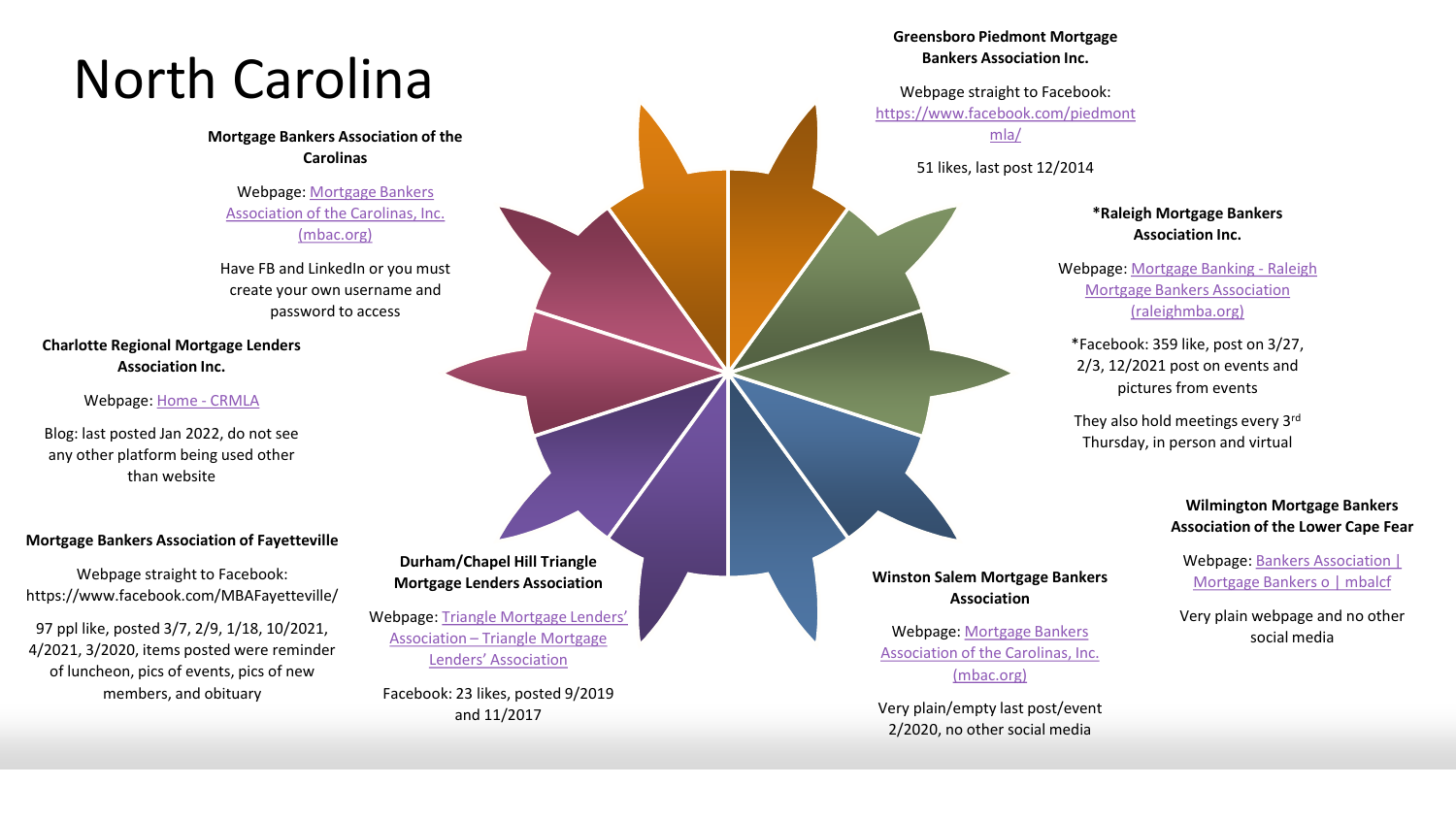### Colorado

Colorado Mortgage Lenders Association

<https://cmla.com/>

Linked In 1696 followers -

Facebook

987 followers -

**Twitter** 394 followers



The CLMA post regularly on all their platforms. Their post are the same across the Networks.

The content provided by CMLA is mostly information on up coming events in the mortgage industries as well acknowledgment to individuals who have earned awards in the industry.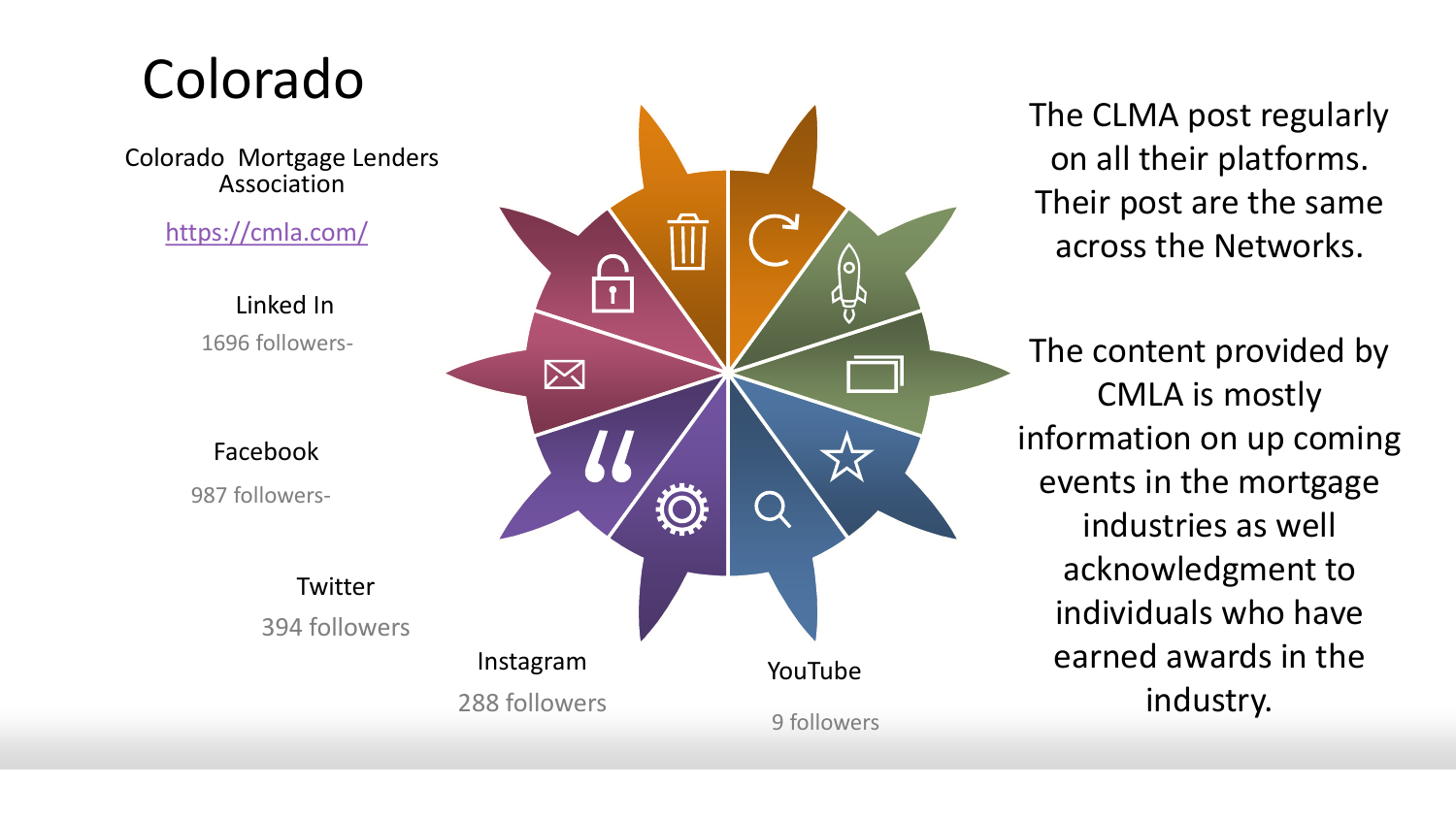# Oklahoma

Oklahoma Mortgage Bankers Association

<https://www.oklamba.com/>

Linked In 163 followers -

> Facebook 248 followers

 $\boxtimes$ 

 $\qquad \qquad \Box$ 

The Oklahoma MBA post occasionally on the two platforms. Their post are the same across the Networks.

The content provided by Oklahoma MBA is mainly information on up coming events in the mortgage industries.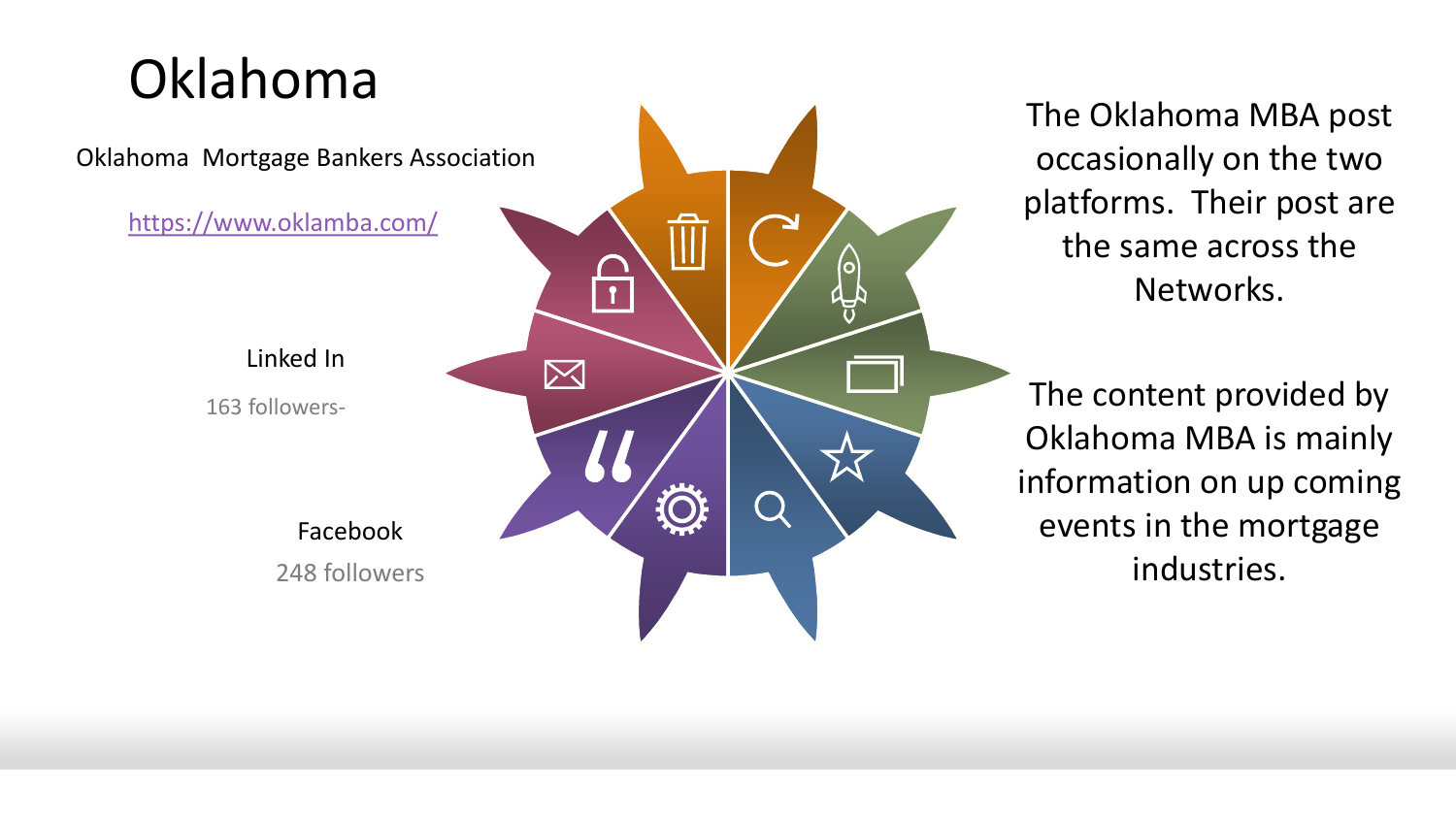

The social media platform for Illinois MBA has had no new content since 2019; content primarily consisted of upcoming event for the MBA